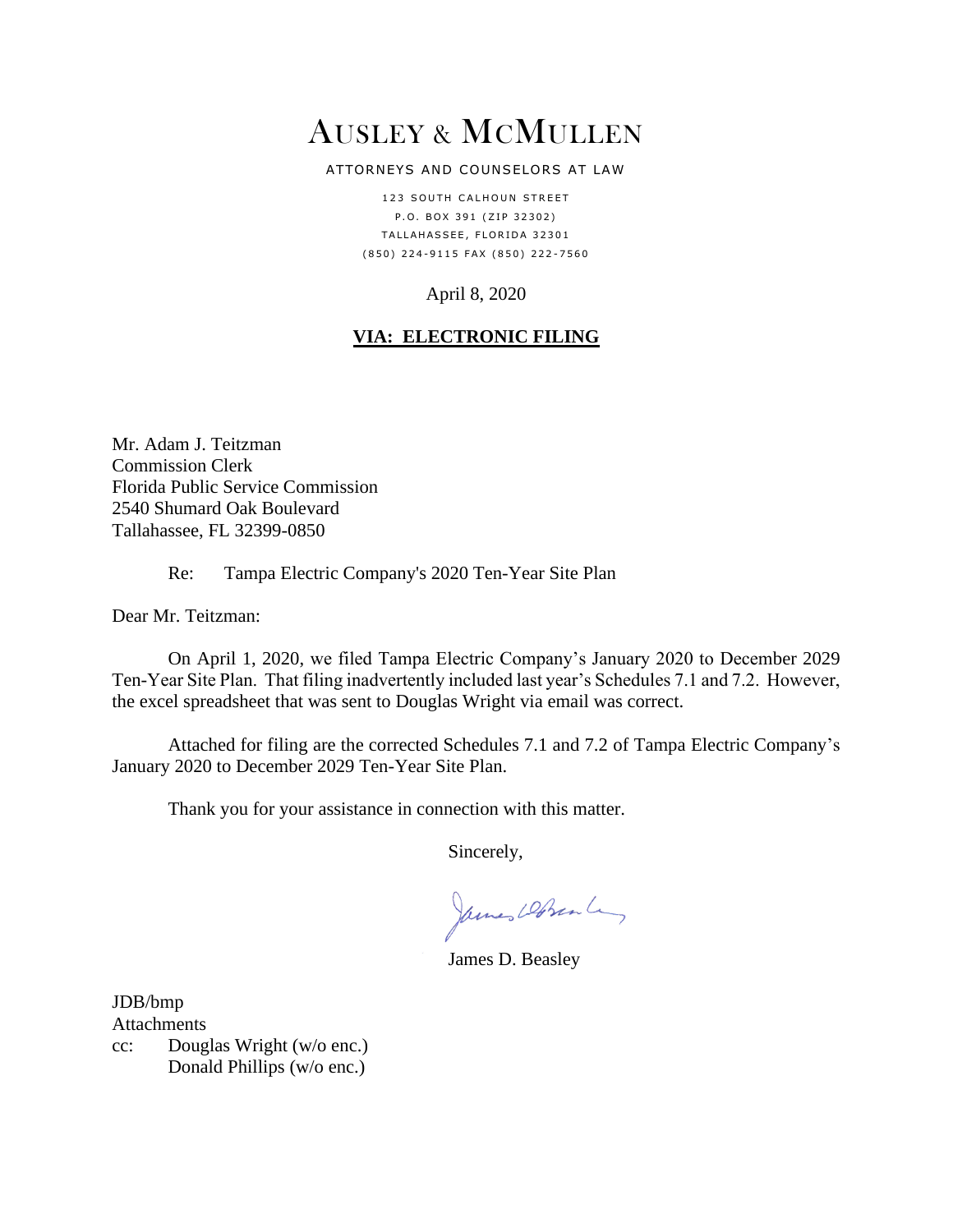**Schedule 7.1**

Forecast of Capacity, Demand, and Scheduled Maintenance at Time of Summer Peak

|             |                                                                                                    |                                  |                                      |                                 |         |                                                    | Forecast of Capacity, Demand, and Scheduled Maintenance at Time of Summer Peak |                                           |           |                                |                                          |           |
|-------------|----------------------------------------------------------------------------------------------------|----------------------------------|--------------------------------------|---------------------------------|---------|----------------------------------------------------|--------------------------------------------------------------------------------|-------------------------------------------|-----------|--------------------------------|------------------------------------------|-----------|
| ε           | $\widehat{\mathbf{c}}$                                                                             | ව                                | E                                    | €                               | ම       | €                                                  | $\epsilon$                                                                     | ම                                         | ම         | ίe)                            | $\widehat{\epsilon}$                     | (12)      |
| <b>Year</b> | Total<br>Installed<br>Capacity<br>MM                                                               | Firm<br>Capacity<br>Import<br>MM | Outside<br>Service<br>Territory<br>Š | Firm<br>Capacity<br>Export<br>Š | Š<br>ă  | Total<br>Capacity<br>Available<br>$\sum_{i=1}^{n}$ | Summer Peak<br>System Firm<br>Demand<br>MN                                     | Before Maintenance<br>Reserve Margin<br>Š | % of Peak | Maintenance<br>Scheduled*<br>Š | After Maintenance<br>Reserve Margin<br>Š | % of Peak |
| 2020        | 4,949                                                                                              | $\overline{74}$                  | $\circ$                              | $\circ$                         | $\circ$ | 5,023                                              | 3,960                                                                          | 1,063                                     | 27%       | 261                            | 802                                      | 20%       |
| 2021        | 5,072                                                                                              | 75                               | 75                                   | $\circ$                         | $\circ$ | 5,147                                              | 4,002                                                                          | 1,145                                     | 29%       | 351                            | 794                                      | 20%       |
| 2022        | 5,695                                                                                              | $\circ$                          | $\circ$                              | $\circ$                         | c       | 5,695                                              | 4,054                                                                          | 1,641                                     | 40%       | 49                             | 1,192                                    | 29%       |
| 2023        | 6,113                                                                                              | $\circ$                          | $\circ$                              | $\circ$                         | $\circ$ | 6,113                                              | 4,105                                                                          | 2,007                                     | 49%       | 547                            | 1,461                                    | 36%       |
| 2024        | 6,296                                                                                              | $\circ$                          | $\circ$                              | $\circ$                         | $\circ$ | 6,296                                              | 4,155                                                                          | 2,141                                     | 52%       | 545                            | 597                                      | 38%       |
| 2025        | 6,320                                                                                              | $\circ$                          | $\circ$                              | $\circ$                         | 0       | 6,320                                              | 4,201                                                                          | 2,119                                     | 50%       | 543                            | ,576                                     | 38%       |
| 2026        | 6,376                                                                                              | C                                | c                                    | $\circ$                         | $\circ$ | 6,376                                              | 4,246                                                                          | 2,130                                     | 50%       | 541                            | ,589                                     | 37%       |
| 2027        | 6,446                                                                                              | $\circ$                          | $\circ$                              | $\circ$                         | $\circ$ | 6,446                                              | 4,291                                                                          | 2,154                                     | 50%       | 539                            | .615                                     | 38%       |
| 2028        | 6,501                                                                                              | $\circ$                          | $\circ$                              | $\circ$                         | $\circ$ | 6,501                                              | 4,340                                                                          | 2,161                                     | 50%       | 537                            | ,624                                     | 37%       |
| 2029        | 6,557                                                                                              | $\circ$                          | $\circ$                              | $\circ$                         | $\circ$ | 6,557                                              | 4,389                                                                          | 2,167                                     | 49%       | 535                            | 1,632                                    | 37%       |
|             | * Indicates capacity unavailable at time of peak.<br>Values shown may be affected due to rounding. |                                  |                                      |                                 |         |                                                    |                                                                                |                                           |           |                                |                                          |           |

**CORRECTED: 04/08/2020**